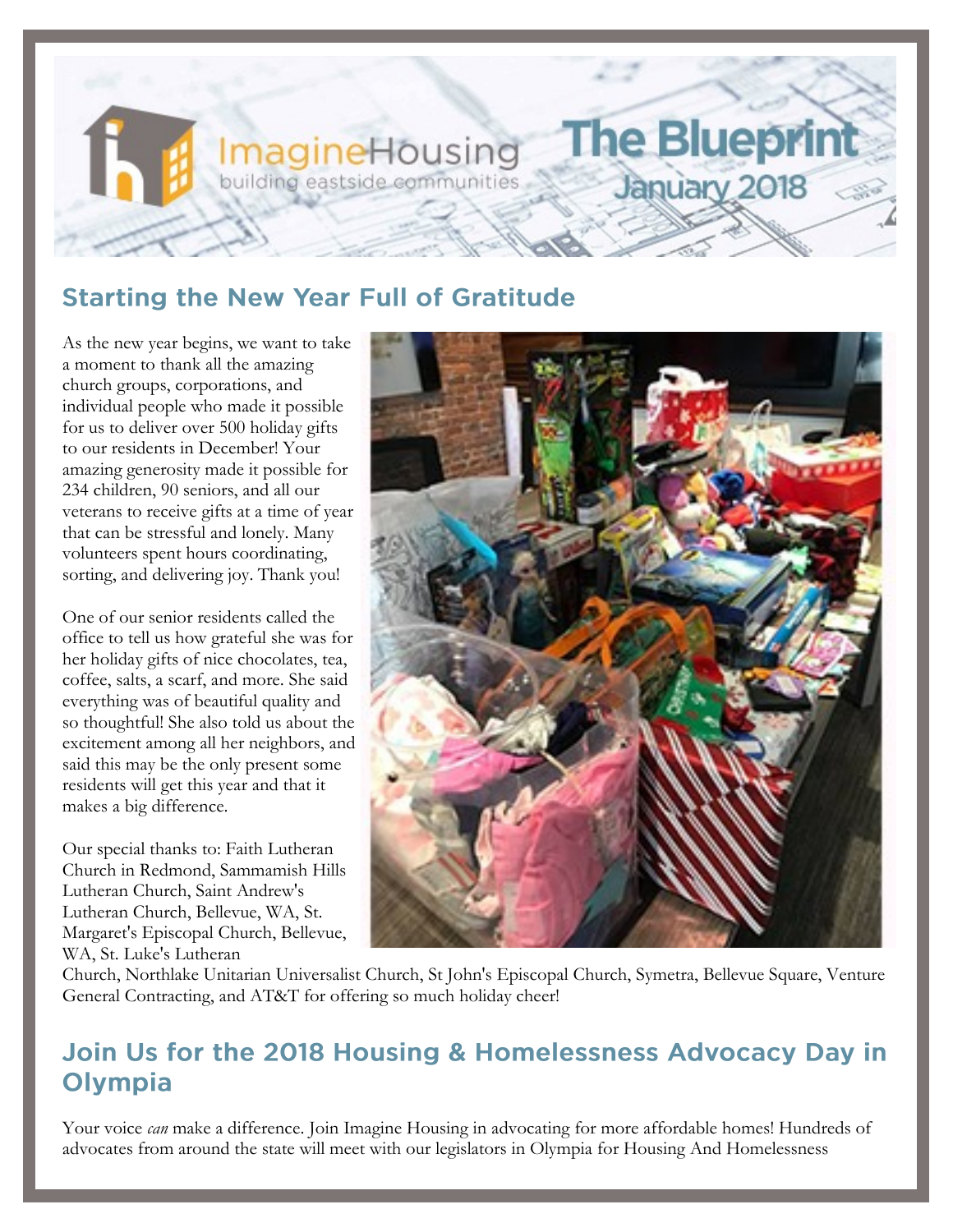Advocacy Day on **Thursday, Feb 1st, 2018**. Join us to show your commitment to ensuring all our low-income neighbors have stable, affordable housing. The day starts with several workshops to get you ready for your legislator meetings and arm you with all the information you'll need. For more information visit [WLIHA's](http://wliha.org/housing-and-homelessness-advocacy-day)  [website](http://wliha.org/housing-and-homelessness-advocacy-day) and [register here](mailto:kathrynj@imaginehousing.org) if you'll be joining us!

#### **Lunch & Learn with Imagine Housing**

Want to learn more about ways we can all help the vulnerable people in our communities? Join us for the next Imagine Housing Lunch & Learn on Thursday, February 8, 2018 from 12:00-1:00 PM! This short lunch program offers an overview of our mission, programs, and goals. You'll meet other like-minded people, learn about affordable housing, and get more connected to the Eastside.

Register [here t](http://imaginehousing.org/get-involved/events/lunch-learn-with-imagine-housing/#register)o attend.



### **Support our Mission-2018 Imagine Gala & Auction**

Save the date! The 25th Annual *Imagine* Gala & Auction, on Saturday, March 24, 2018, is a night of fun, food, and celebration of our work together to create affordable apartment homes in our community. Proceeds from the event ensure that we continue to provide hope, support, and stability to more than 1,400 families, seniors, and veterans each year.

Together, we imagine a day when all everyone on the Eastside has a place to call home.

Visit our website to [register,](https://imaginehousing.ejoinme.org/MyEvents/2018ImagineAuction/RegistertoAttend/tabid/891599/Default.aspx) and join us in making this event a great success by [sponsoring or](http://imaginehousing.org/wp-content/uploads/2018-Auction-Sponsorship-Form.pdf) by [donating an item](https://imaginehousing.ejoinme.org/MyEvents/2018ImagineAuction/DonateanItem/tabid/891601/Default.aspx) for the auction.

## **Volunteer In Memoriam: Ed Short**

We were very sad when George "Ed" Short, a member of Saint Andrew's Lutheran Church and a longtime supporter of Imagine Housing's mission, passed away in November 2017.

Ed was involved with Imagine Housing from the earliest days of Saint Andrew's Housing Group, and the joy and sense of community he embodied is remembered by founding volunteer Darcy Johnson: